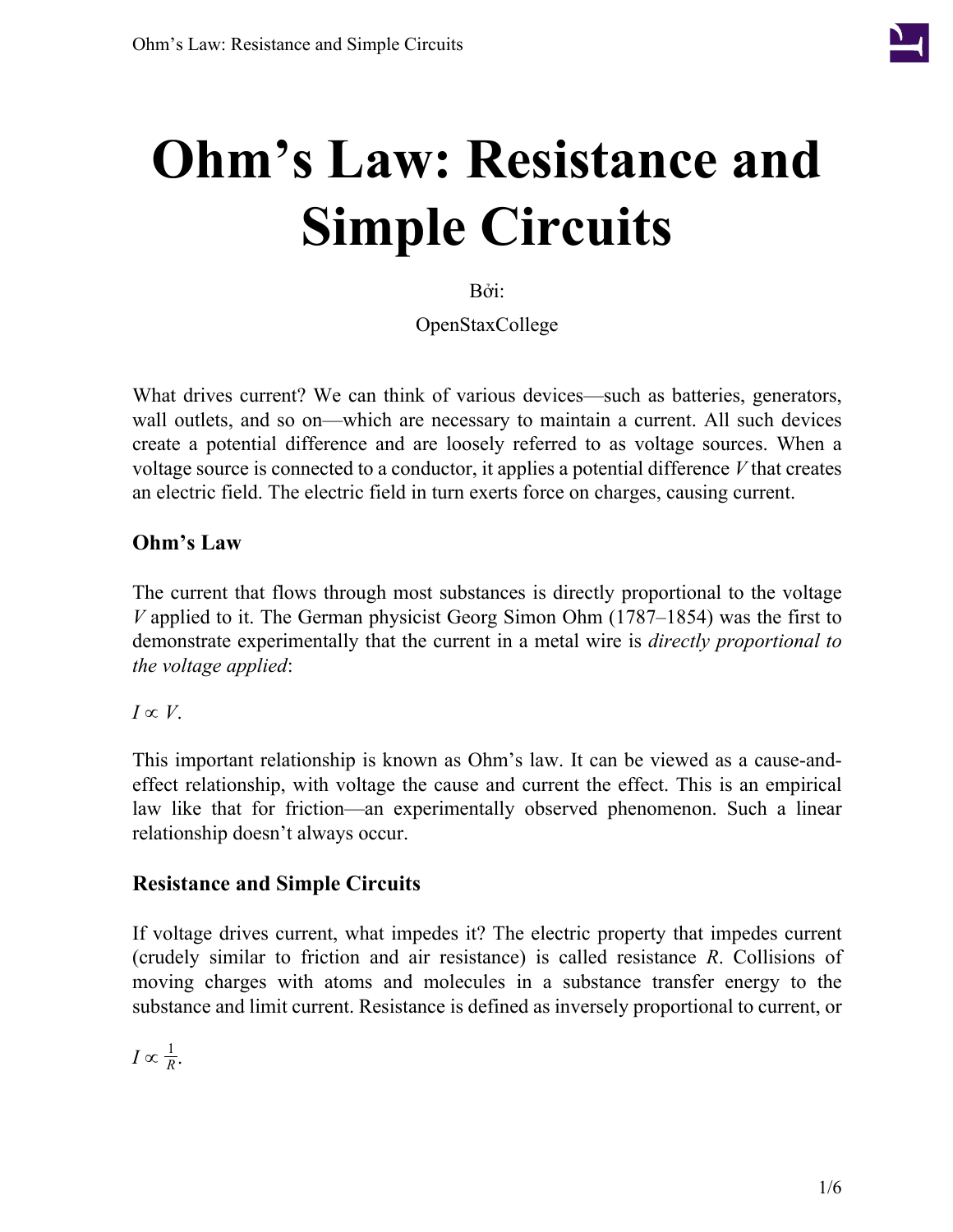Thus, for example, current is cut in half if resistance doubles. Combining the relationships of current to voltage and current to resistance gives

$$
I=\frac{V}{R}.
$$

This relationship is also called Ohm's law. Ohm's law in this form really defines resistance for certain materials. Ohm's law (like Hooke's law) is not universally valid. The many substances for which Ohm's law holds are called ohmic. These include good conductors like copper and aluminum, and some poor conductors under certain circumstances. Ohmic materials have a resistance *R* that is independent of voltage *V* and current *I*. An object that has simple resistance is called a *resistor*, even if its resistance is small. The unit for resistance is an ohm and is given the symbol  $\Omega$  (upper case Greek omega). Rearranging  $I = V/R$  gives  $R = V/I$ , and so the units of resistance are 1 ohm = 1 volt per ampere:

1 Ω = 1  $\frac{V}{4}$  $\frac{\nu}{A}$ .

<span id="page-1-0"></span>[\[link\]](#page-1-0) shows the schematic for a simple circuit. A simple circuit has a single voltage source and a single resistor. The wires connecting the voltage source to the resistor can be assumed to have negligible resistance, or their resistance can be included in *R*.



*A simple electric circuit in which a closed path for current to flow is supplied by conductors (usually metal wires) connecting a load to the terminals of a battery, represented by the red parallel lines. The zigzag symbol represents the single resistor and includes any resistance in the connections to the voltage source.*

<span id="page-1-1"></span>Calculating Resistance: An Automobile Headlight

What is the resistance of an automobile headlight through which 2.50 A flows when 12.0 V is applied to it?

## **Strategy**

We can rearrange Ohm's law as stated by  $I = V/R$  and use it to find the resistance.

## **Solution**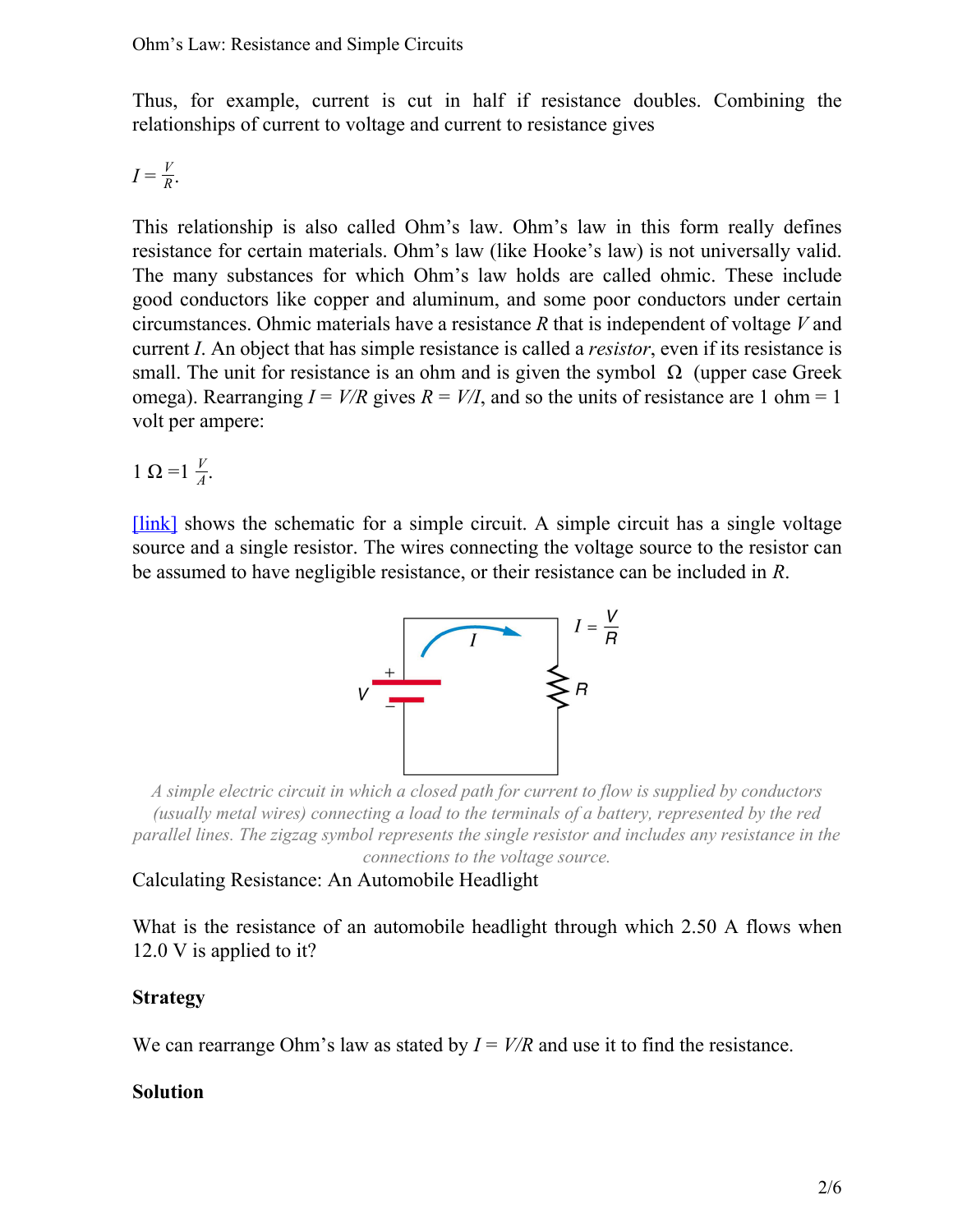Rearranging  $I = V/R$  and substituting known values gives

$$
R = \frac{V}{I} = \frac{12.0 \text{ V}}{2.50 \text{ A}} = 4.80 \text{ }\Omega.
$$

#### **Discussion**

This is a relatively small resistance, but it is larger than the cold resistance of the headlight. As we shall see in Resistance and [Resistivity,](/m42346) resistance usually increases with temperature, and so the bulb has a lower resistance when it is first switched on and will draw considerably more current during its brief warm-up period.

Resistances range over many orders of magnitude. Some ceramic insulators, such as those used to support power lines, have resistances of  $10^{12}$   $\Omega$  or more. A dry person may have a hand-to-foot resistance of  $10^5 \Omega$ , whereas the resistance of the human heart is about  $10^3 \Omega$ . A meter-long piece of large-diameter copper wire may have a resistance of 10<sup>-5</sup>  $\Omega$ , and superconductors have no resistance at all (they are nonohmic). Resistance is related to the shape of an object and the material of which it is composed, as will be seen in [Resistance and Resistivity.](/m42346)

Additional insight is gained by solving  $I = V/R$  for *V*, yielding

 $V = IR$ .

This expression for *V* can be interpreted as the *voltage drop across a resistor produced by the flow of current I*. The phrase *IR drop* is often used for this voltage. For instance, the headlight in [\[link\]](#page-1-1) has an *IR* drop of 12.0 V. If voltage is measured at various points in a circuit, it will be seen to increase at the voltage source and decrease at the resistor. Voltage is similar to fluid pressure. The voltage source is like a pump, creating a pressure difference, causing current—the flow of charge. The resistor is like a pipe that reduces pressure and limits flow because of its resistance. Conservation of energy has important consequences here. The voltage source supplies energy (causing an electric field and a current), and the resistor converts it to another form (such as thermal energy). In a simple circuit (one with a single simple resistor), the voltage supplied by the source equals the voltage drop across the resistor, since  $PE = q\Delta V$ , and the same *q* flows through each. Thus the energy supplied by the voltage source and the energy converted by the resistor are equal. (See  $[\text{link}]$ .)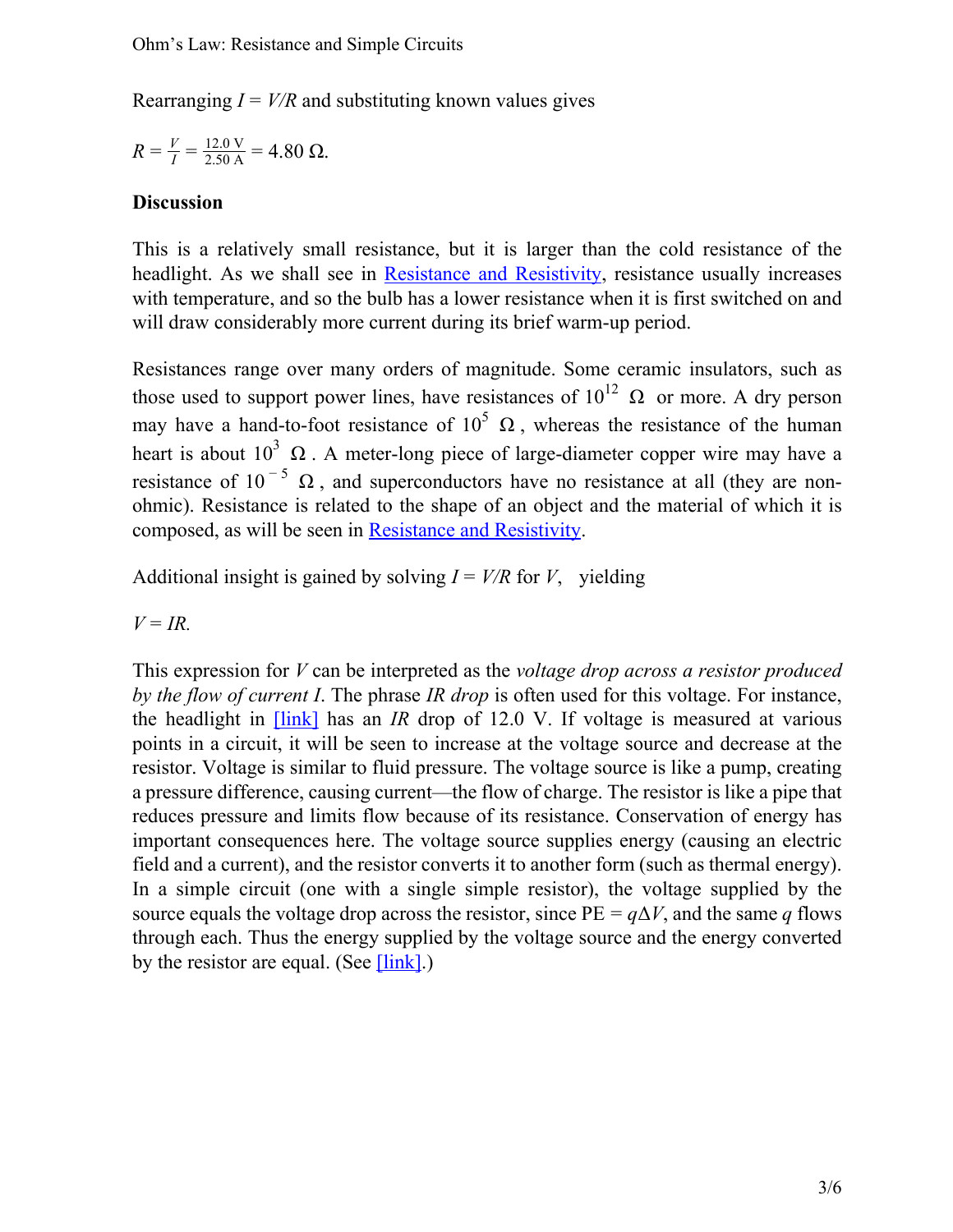<span id="page-3-0"></span>Ohm's Law: Resistance and Simple Circuits



 $V = IR = 18$  V

*The voltage drop across a resistor in a simple circuit equals the voltage output of the battery.* Making Connections: Conservation of Energy

In a simple electrical circuit, the sole resistor converts energy supplied by the source into another form. Conservation of energy is evidenced here by the fact that all of the energy supplied by the source is converted to another form by the resistor alone. We will find that conservation of energy has other important applications in circuits and is a powerful tool in circuit analysis.

PhET Explorations: Ohm's Law

See how the equation form of Ohm's law relates to a simple circuit. Adjust the voltage and resistance, and see the current change according to Ohm's law. The sizes of the symbols in the equation change to match the circuit diagram.



*[Ohm's Law](/home/voer/vp/vp.transformer/src/vpt.transformer/vpt/transformer/transforms/20140115-100335-983b558f-1/ohms-law_en.jar)*

# **Section Summary**

- A simple circuit *is* one in which there is a single voltage source and a single resistance.
- One statement of Ohm's law gives the relationship between current *I*, voltage *V* , and resistance *R* in a simple circuit to be  $I = \frac{V}{R}$  $\frac{V}{R}$ .
- Resistance has units of ohms  $(\Omega)$ , related to volts and amperes by 1  $\Omega$  =1 V/A.
- There is a voltage or *IR* drop across a resistor, caused by the current flowing through it, given by  $V = IR$ .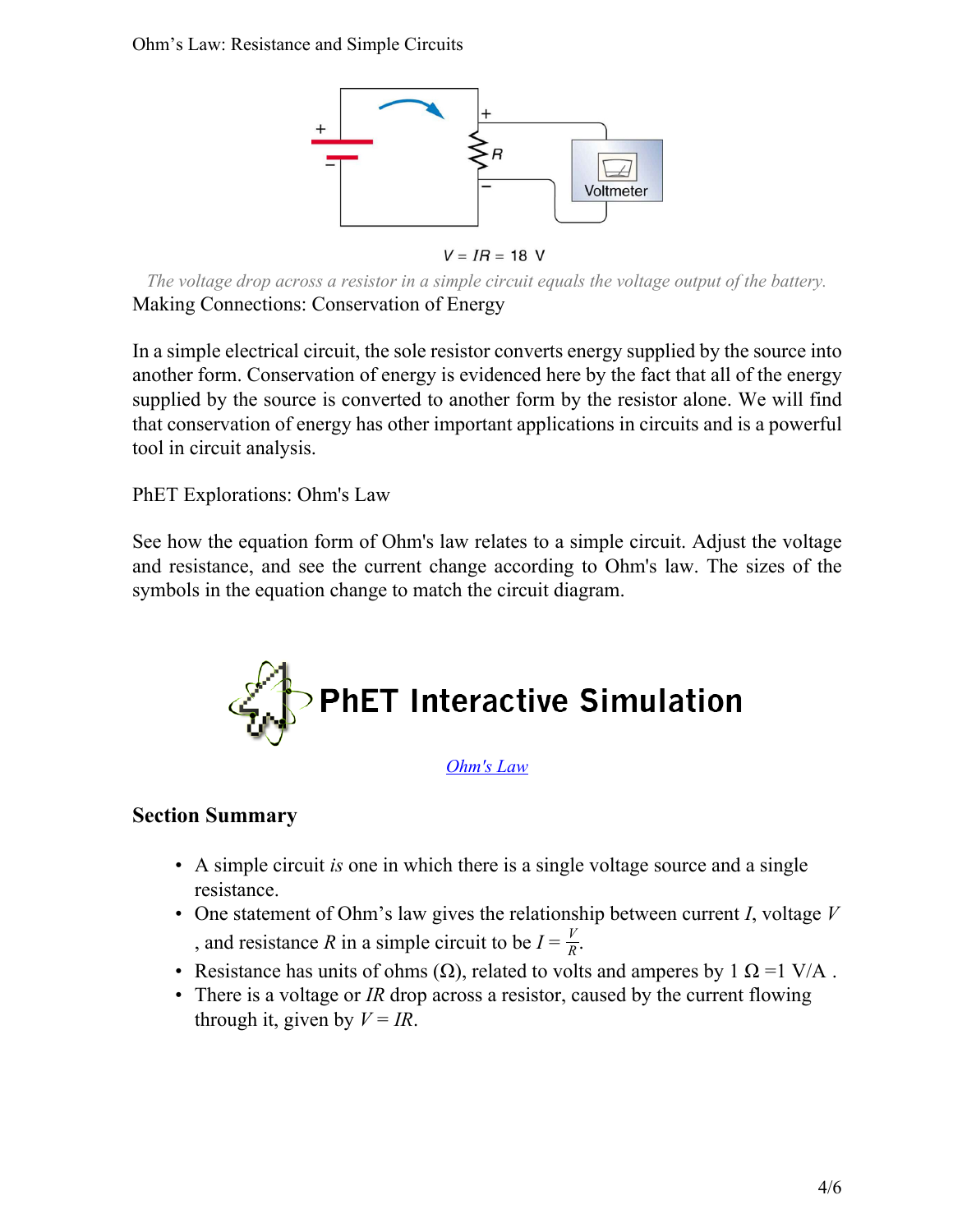# **Conceptual Questions**

The *IR* drop across a resistor means that there is a change in potential or voltage across the resistor. Is there any change in current as it passes through a resistor? Explain.

How is the *IR* drop in a resistor similar to the pressure drop in a fluid flowing through a pipe?

# **Problems & Exercises**

What current flows through the bulb of a 3.00-V flashlight when its hot resistance is  $3.60 \Omega$ ?

### 0.833 A

Calculate the effective resistance of a pocket calculator that has a 1.35-V battery and through which 0.200 mA flows.

What is the effective resistance of a car's starter motor when 150 A flows through it as the car battery applies 11.0 V to the motor?

 $7.33\times10^{-2} \Omega$ 

How many volts are supplied to operate an indicator light on a DVD player that has a resistance of 140  $\Omega$ , given that 25.0 mA passes through it?

(a) Find the voltage drop in an extension cord having a  $0.0600\text{- }\Omega$  resistance and through which 5.00 A is flowing. (b) A cheaper cord utilizes thinner wire and has a resistance of 0.300  $\Omega$ . What is the voltage drop in it when 5.00 A flows? (c) Why is the voltage to whatever appliance is being used reduced by this amount? What is the effect on the appliance?

(a) 0.300 V

(b) 1.50 V

(c) The voltage supplied to whatever appliance is being used is reduced because the total voltage drop from the wall to the final output of the appliance is fixed. Thus, if the voltage drop across the extension cord is large, the voltage drop across the appliance is significantly decreased, so the power output by the appliance can be significantly decreased, reducing the ability of the appliance to work properly.